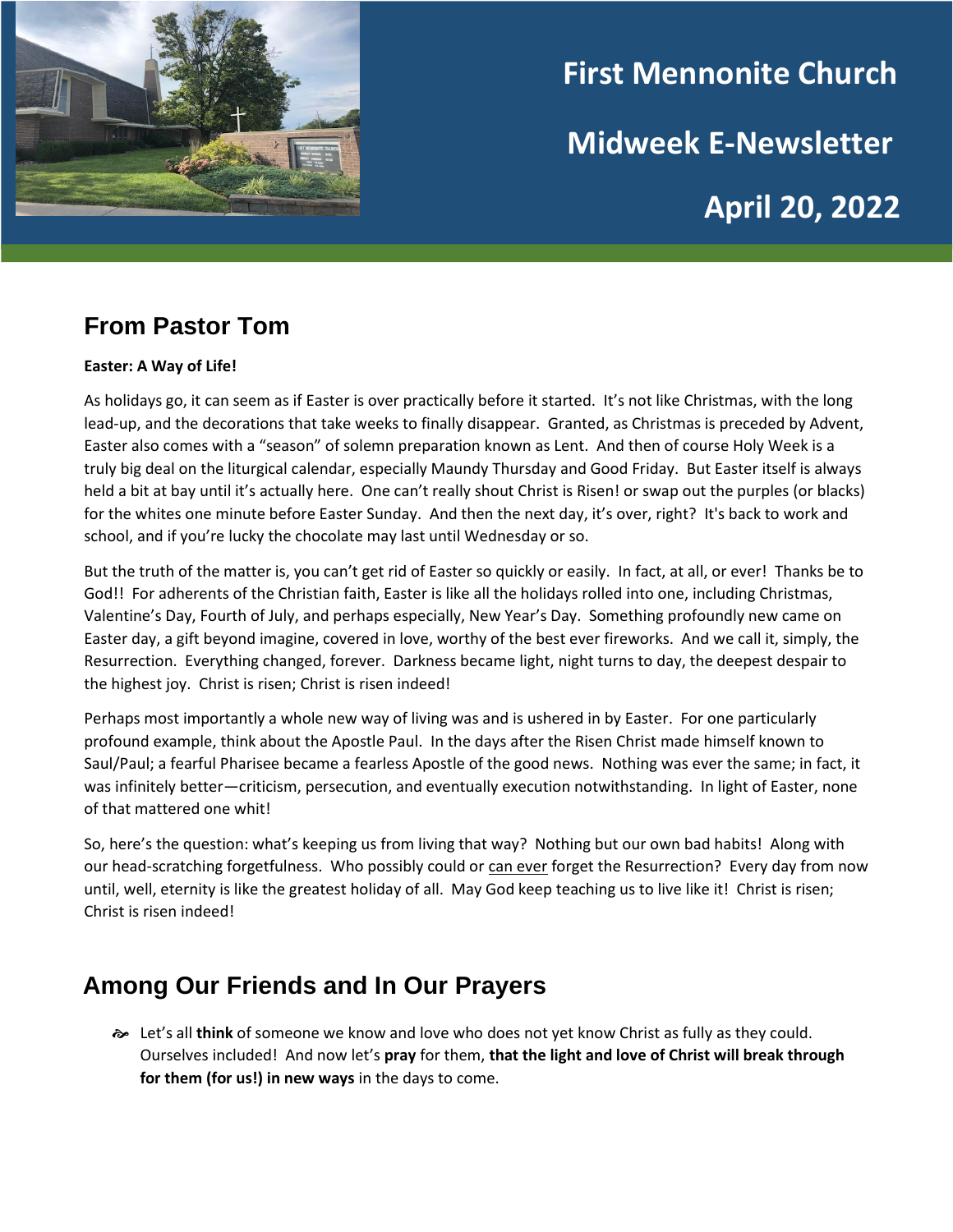## **Upcoming Events**

- **Summer Food 4 Kids** is starting on May 31 at Trinity Mennonite Church at 211 South Elm. It will be inperson dining this year, feeding children who face food scarcity during the summer. We need your help to sit with kids at the table and take an interest in their lives. These kids need good male role models. So, men, if you have the noon-hour free, please sign up for one day during the week. You even get a good hot meal free! We need 5 people per day. Call Trinity at 620-947-3824 and reserve your day of the week.
- **2022 WDC Annual Assembly** "United in Purpose, Together in Love" is our WDC Annual Assembly theme for our July 29-31, 2022 gathering at Camp Copass, Denton, TX. There will be time to pray, serve, discern the ministry of the church, and play together.
- **The McPherson Community Brass Choir** under the Direction of Jerry Toews will give a Sunday afternoon Concert in The Church of the Brethren, 201 N. Carrie, McPherson, KS on Apr. 24 at 4pm. FREE and FUN. Everyone is invited.

### **Tabor College:**

**\*Friday, April 22 – Switchgrass String Quartet** – From Mozart to Modern, 7:00 pm **\*Center for Mennonite Brethren Studies** – P.C.Hiebert, Forgotten Leader presented by Jim Juhnke and Voices of Conscience Exhibit, Peace Witness during World War I. April 30. **Reservations due TODAY!**

### **Bethel college:**

**\*Fri., April 22 - student Bryce Wilson, junior saxophone recital,** 7 p.m., Ad Building chapel

## **Other Announcements**

- **In Your Mail slots**: Please find an informational letter sent to all Western District Conference Ministers and Congregations. A summer of the letter by FMC Leadership is attached. If you do not have a mail slot or did not find the letter in your mail slot, please get one from Sue in the office.
- **Creativity Camp**! Nurture committee is listening and seeking to discern where God would lead us to minister to children this summer. Thinking to combine introducing life skills such as sewing, cooking, art, and/or something else combined with the idea that we are all made in God's image – therefore creative! Please pray, talk to Jan Amstutz or Sue Buchholz, and consider if God would want you to join in this ministry. It will target older children, small groups to nurture, and 3-5 days in June depending on who is interested and available.
- **Two devotional books on I John are still available** in the church office. Come pick up a copy and join in on studying along with the youth. In *This Is How We Know*, J.D. Walt invites us on a forty-four day devotional journey to explore what he refers to as "the second half of the gospel" as presented in I John. Just as the Big Dipper points us to true north, John 3:16 points us to the much less commonly recited I John 3:16: "This is how we know what love is: Jesus Christ laid down his life for us. And we ought to lay down our lives for our brothers and sisters." The journey of awakening is the Spirit-empowered, hard-fought movement of John 3:16 to I John 3:16. This is how we know.
- **Planning to update the bulletin board with our family photos**! Photos will be arranged as -those in Hillsboro, -those scattered abroad, and -those "among the great cloud of witnesses". (Heb. 12:1) If you